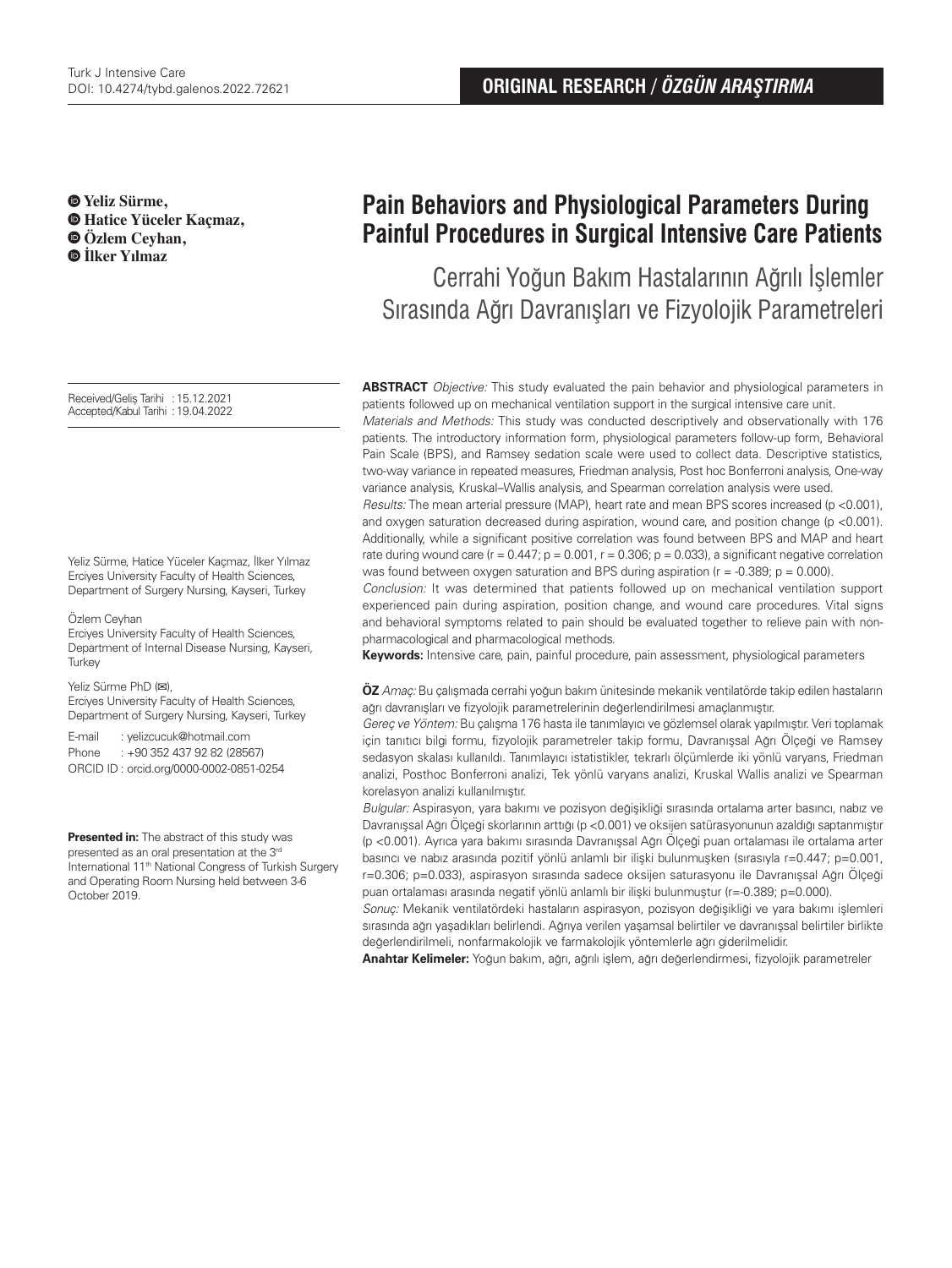## **Introduction**

Surgery, invasive diagnosis and follow-up methods, mechanical ventilation, physiotherapy, tracheal aspiration, daily dressings, position changes, and patient transport can cause pain in surgical intensive care patients (1,2). Uncontrolled pain is an important physiological and psychological stressor for intensive care unit (ICU) patients and can negatively affect the healing processes. It is stated that inadequate pain management causes physiological and psychological complications, such as pulmonary complications, severe vasoconstriction, increased oxygen consumption, tissue ischemia, depression, and anxiety. In addition, inadequate pain management negatively affects mortality and morbidity, increases the cost of care, and decreases the quality of life (1-3). Therefore, pain assessment and pain management in ICU patients are of great importance.

The most accurate and valid diagnosis of pain is the verbal expression of the pain. Therefore, verbal or visual comparison scales are used in the diagnosis of pain in communicative patients. However, ICU patients on mechanical ventilators cannot express their pain verbally. When verbal communication cannot be established with ICU patients, health professionals should observe behavioral responses while evaluating pain (4,5). Behavioral responses due to pain include symptoms such as contraction, pulling the damaged organ or area away from the stimulus, supporting the incision site, immobility, pulling the legs towards the abdomen, grimacing, chewing the intubation tube (5,6). In addition, physiological parameters such as blood pressure, heart rate, and oxygen saturation can be used in pain assessment (7). However, pain assessment may not be reliable because ICU patients often experience many hemodynamic problems that cause changes in their vital signs. For example, tachycardia may be due to pain, as well as fever or hypovolemia. For this reason, it is recommended to use validated pain assessment scales in patients who cannot express their pain and to use physiological parameters as supportive data (8).

Studies have reported that endotracheal aspiration, oral care, vascular catheterization, and position changing are the procedures that frequently cause pain (9-11). There was only one study investigated the assessment of pain during wound care in ICU patients who could not express their pain verbally. In that study, pain assessment during wound care in both conscious and unconscious patients after neurosurgery was performed on different scales, and this

was reported as a limitation of the study (12). This study was conducted to determine the pain behavior and the effect of pain on physiological parameters during aspiration, wound care, and position change in surgical ICU patients followed up on mechanical ventilation support and sedated, and to contribute to the literature.

# **Materials and Methods**

#### Study Design and Sample

This study was carried out descriptively and observationally. The data were collected between 2017- 2018 in a university hospitals' general surgery intensive care, neurosurgery intensive care and anesthesia intensive care services in the Central Anatolia region of Turkey. There is no routine analgesic and sedation protocol in clinics. Analgesic and sedative drugs are administered according to the patient and clinical situation.

All patients who were hospitalized in neurosurgery intensive care, general surgery intensive care and anesthesia intensive care units, underwent surgery and were on mechanical ventilation support constituted the universe of the study. The study sample consisted of patients who met the inclusion criteria: Followed on mechanical ventilation support, undergone surgery and 24 hours have passed, Ramsey sedation scale 4 and 5 points, and patients with consent from their families. Patients with traumatic brain injury, quadriplegia, excessive postoperative bleeding, continuous analgesic infusion, and aneurysm patients whose blood pressure should be kept high against the risk of vasospasm after surgery were excluded from the study.

The study was completed with 176 patients. Sampling adequacy was decided according to post-hoc power analysis. Based on the mean Behavioral Pain Scale (BPS) score in a study (12), the effect size was found to be 1.430, and when the Type I error was 5% and the sample size was 176, the power of the study was calculated as 99%.

#### Data Collection Tool

The data were collected using descriptive information form, physiological parameters follow-up form, Behavioral Pain Scale (BPS), and Ramsey Sedation Scale.

The descriptive information form was created by scanning the literature (9, 11, 12). This form includes introductory data such as age, gender, occupation, diagnosis and the drugs used, the duration of stay in the ventilator.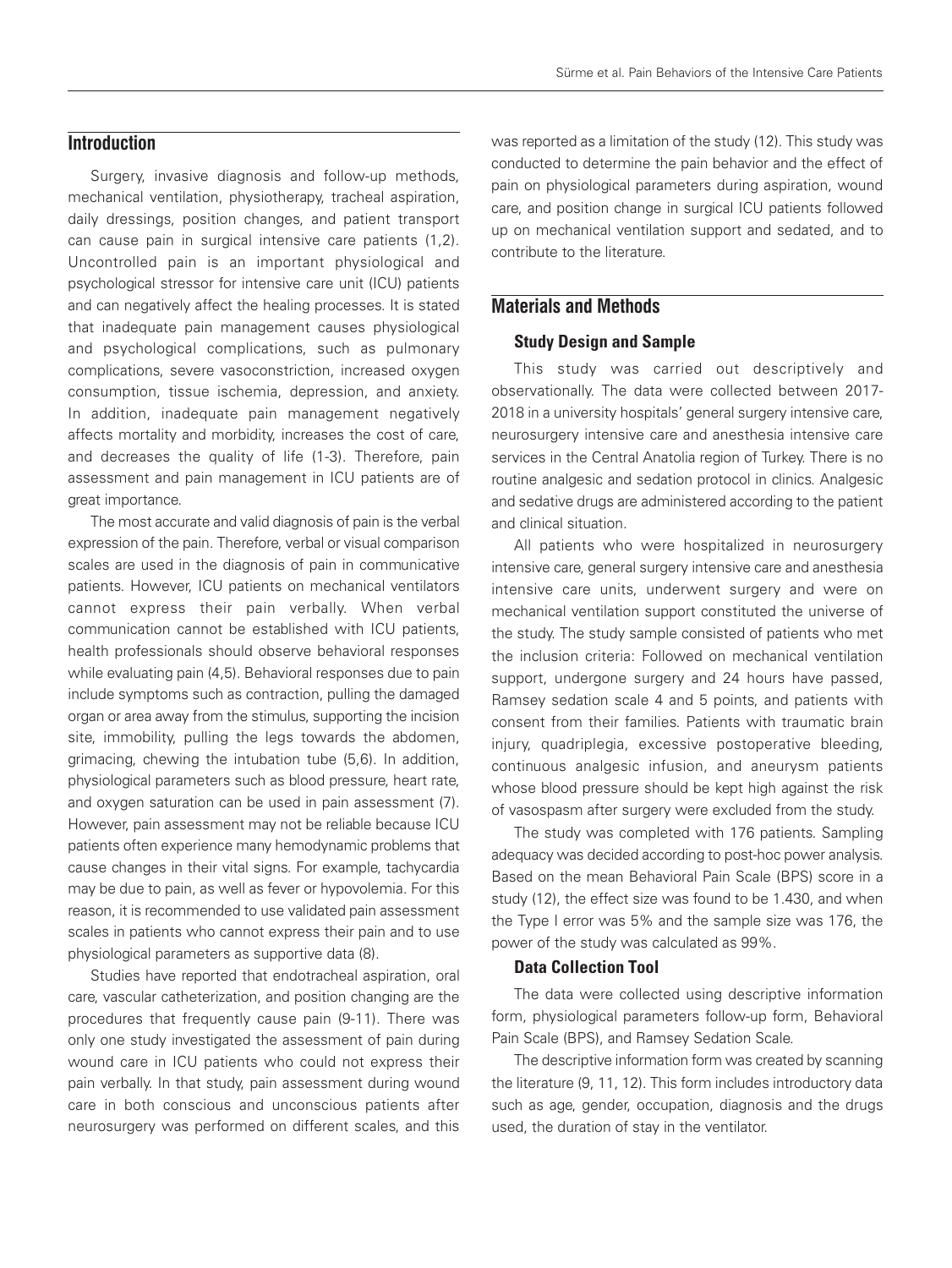Behavioral Pain Scale (BPS): It was developed in 2001 by Payen et al. (13). In this scale, there are three items: facial expression, upper extremities, and compliance with the ventilator, and four variables for each item, including behavioral responses to pain. Each variable is scored from 1 (no answer) to 4 (complete answer). The scale is scored between 3 and 12, and a score of 6 and above indicates unacceptable pain (9, 10). The scale was adapted to Turkish in 2003 and the Cronbach alpha's value was found between 0.71-0.93 (9). In our study, Cronbach's alpha was determined as 0.84.

Ramsey Sedation Scale (RSS): This scale was developed by Ramsay in the mid-1970's. This scale consists of a total of six items, three in each section including the level of wakefulness and sleep level. These are, respectively,"The patient is restless and/or agitated, patient-oriented, calm and cooperative, the patient only follows orders, obvious response, decreased response and no response "The first three responses are assessed in the awake patient, and the other three responses in the sleeping patient by hitting the glabella or by high verbal stimulation (9). The validity and reliability of the scale were made in 2015 and it was stated that it can be used safely (14). This scale is recommended to be used together with the BPS in sedated ICU patients (15).

## Data Collection

It has been shown that physiological parameters such as mean arterial pressure immediately return to their baseline values 5 minutes after aspiration (16). Therefore, in our study, data collection forms were filled 3 times: 10 minutes before aspiration, wound care and position change (T1), during aspiration, wound care and position change (T2), and 10 minutes after the aspiration, wound care and position change (T3). The respiratory rate was not evaluated because the patients were followed up on a mechanical ventilator. Physiological parameters were recorded on the monitor, and BPS was filled in by observation.

Data were collected by researchers and observers who responsible for patient care. For the observers to follow up with the same protocol, joint meetings were held and data were collected by exchanging information.

## Ethical Considerations

Before starting the study, ethics committee approval (Decision number: 2017/355) and institutional permission from the institution where the study was conducted was obtained. Because of intubation and sedation, which is one of the sampling criteria, the aim of the study and the method was explained to the first-degree relatives of the patients, and permission was obtained. The study was conducted in accordance with the principles of the Declaration of Helsinki.

### Statistical Analysis

Data were analyzed using SPSS 24.0 (IBM Corp., Armonk, NY, USA). Shapiro-Wilk test and Q-Q charts were used to determine whether the numerical data was suitable for normal distribution. Descriptive statistics were given as number, percentage, and mean  $\pm$  standard deviation. Twoway variance in repeated measures, Friedman analysis, one-way analysis of variance, Kruskal Wallis analysis, and Spearman correlation analysis were used. A value of p <0.05 was considered statistically significant in all results.

## **Results**

In the study, it was found that 64.2% of the patients were male, 57.4% were 51 years and older, and 60.8% had cranial surgery. The mean duration of the patients on followed up on mechanical ventilation support was  $9.81 \pm 15.11$  days. As a painful procedure, aspiration was performed for 46 % of the patients, wound care for 27.8%, and position change for 26.1 %. In addition, 83.0 % of the patients use analgesics, 48.3 % of the patients use sedative drugs (Table 1).

Table 2 shows the vital signs and mean BPS of the patients before, during, and after the painful procedure. It was determined that during aspiration, wound care, and position change, MAP, heart rate and mean BPS scores increased (p <0.001), and oxygen saturation decreased (p  $< 0.001$ ).

When aspiration, position change and wound care applications were compared, it was determined that there was no significant difference between the groups in terms of mean BPS scores and heart rate (p> 0.05). However; it was found that MAP increased during wound care and oxygen saturation decreased during aspiration (p < 0.05) (Table 3).

A significant negative correlation was found between the oxygen saturation during aspiration and BPS ( $r = -0.389$ ;  $p = 0.000$ ). As the BPS mean score increases, the oxygen saturation decreases. In addition, a significant positive correlation was found between BPS and MAP and pulse rates during wound care  $(r = 0.447; p = 0.001, r = 0.306;$  $p = 0.033$ , respectively). As the mean BPS mean score increases, the MAP and heart rate increase (Table 4).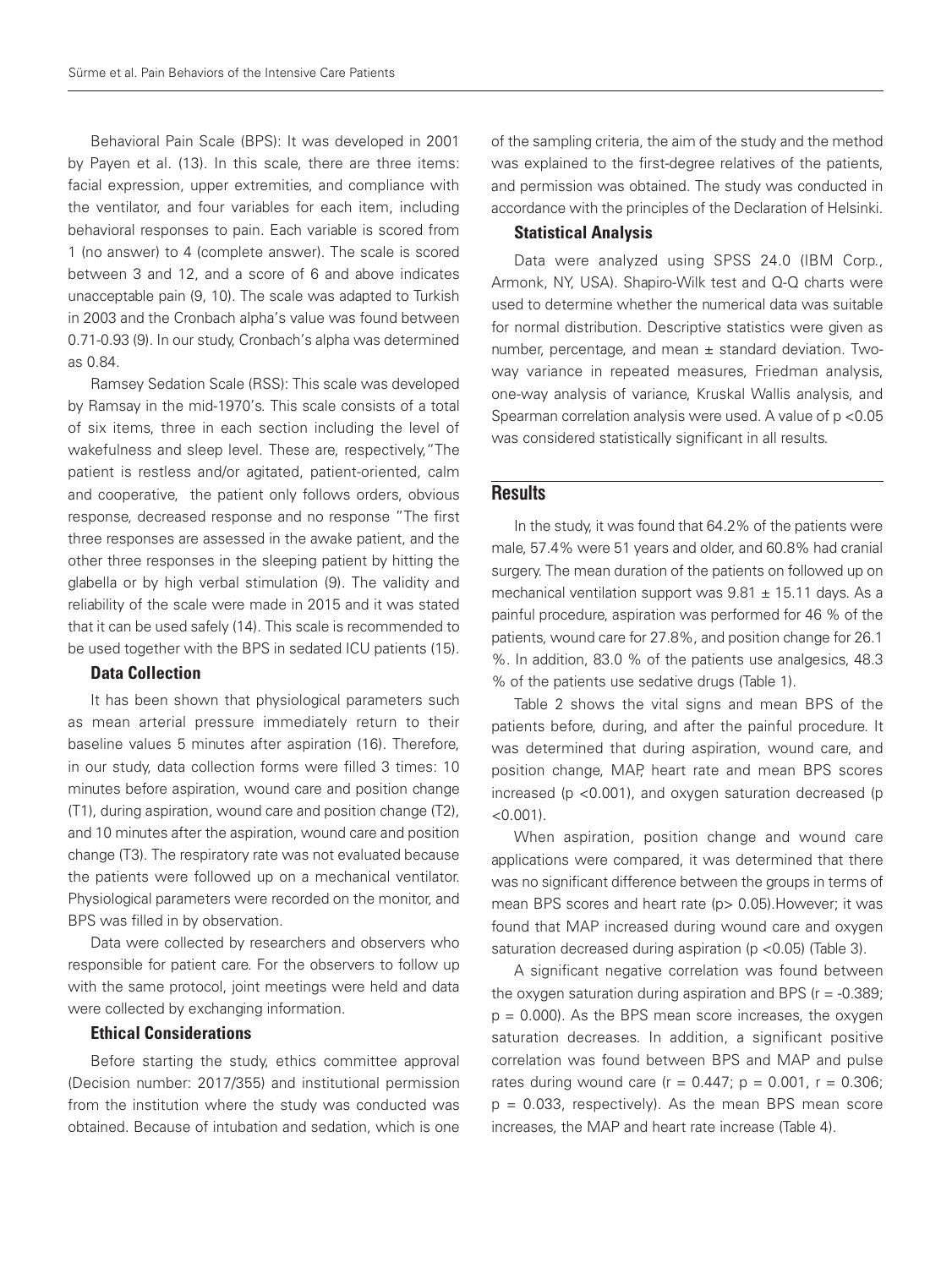| Table 1. Descriptive characteristics of the patients                                                            |                    |      |  |
|-----------------------------------------------------------------------------------------------------------------|--------------------|------|--|
| <b>Descriptive Characteristics</b>                                                                              | N                  | ℅    |  |
| Gender                                                                                                          |                    |      |  |
| Female                                                                                                          | 63                 | 35.8 |  |
| Male                                                                                                            | 113                | 64.2 |  |
| Age (years)                                                                                                     |                    |      |  |
| $\leq 30$                                                                                                       | 28                 | 15.9 |  |
| 31-40                                                                                                           | 25                 | 14.2 |  |
| 41-50                                                                                                           | 22                 | 12.5 |  |
| >51                                                                                                             | 101                | 57.4 |  |
| Mean Age± SD (min-max)                                                                                          | 53.67±19.78(18-95) |      |  |
| <b>Operation type</b>                                                                                           |                    |      |  |
| Cranial surgery                                                                                                 | 107                | 60.8 |  |
| GIS surgery                                                                                                     | 28                 | 15.9 |  |
| Cancer surgery                                                                                                  | 13                 | 7.4  |  |
| Trauma and orthopedic surgery                                                                                   | 28                 | 15.9 |  |
| Painful procedures                                                                                              |                    |      |  |
| Aspiration                                                                                                      | 81                 | 46.0 |  |
| Wound care                                                                                                      | 49                 | 27.8 |  |
| Position change                                                                                                 | 46                 | 26.1 |  |
| Occupation                                                                                                      |                    |      |  |
| House wife                                                                                                      | 48                 | 27.3 |  |
| Retired                                                                                                         | 57                 | 32.4 |  |
| Worker                                                                                                          | 46                 | 26.1 |  |
| Self-employed                                                                                                   | 25                 | 14.2 |  |
| Duration on mechanical ventilation (days)                                                                       |                    |      |  |
| $1 - 5$                                                                                                         | 90                 | 51.1 |  |
| $6 - 10$                                                                                                        | 43                 | 24.4 |  |
| $11 - 15$                                                                                                       | 15                 | 8.5  |  |
| $\geq 16$                                                                                                       | 28                 | 15.9 |  |
| Mean duration on mechanical<br>ventilation± SD                                                                  | $9.81 \pm 15.11$   |      |  |
| Use of analgesic medication *                                                                                   |                    |      |  |
| Yes                                                                                                             | 146                | 83.0 |  |
| No                                                                                                              | 30                 | 17.0 |  |
| Use of sedative medication **                                                                                   |                    |      |  |
| Yes                                                                                                             | 85                 | 48.3 |  |
| No                                                                                                              | 91                 | 51.7 |  |
| *Paracetamol, Diclofenac Sodium, Dexketoprofen Trometamol, **Dormicum,<br>Fentanly+Propofol, Rocuronium bromide |                    |      |  |

# **Discussion**

Monitoring the pain with observable indicators in non-communicative patients followed up on mechanical ventilators is very important in terms of continuity of care and patient comfort (17). In this study, the relationship between behavioral symptoms of pain and physiological parameters was evaluated of patients who are non-communicative and underwent surgery. In the study, it was found that the heart rate, MAP and BPS mean score increased and oxygen saturation decreased during aspiration, wound care, and position change in patients who were unconscious and followed up on a mechanical ventilator. Our study results are in line with some studies investigating the vital signs and pain levels of intensive care patients during the painful procedure (11,12,18). In the studies, Erden et al. (12), reported that both conscious and unconscious patients

had an increase in heart rate during the painful procedure, Al Sutari et al. (11), reported that the mean BPS score increased, Arbor and Gélinas (18), reported that MAP and heart rate increased and oxygen saturation decreased. These results can be considered as a reason for tachycardia and an increase in blood pressure as a result of the release

of catecholamines by the pain experienced during painful procedures stimulating the sympathetic nervous system. In ICU patients, pain may develop at rest, depending on surgical procedures, or during procedures such as endotracheal aspiration, wound care, change of position, and withdrawal of drain tubes and catheters (19,20). In our study, when the pain behavior and physiological parameters of the patients were compared during aspiration, position change, and wound care procedures; It was determined that there was no significant difference in terms of mean BPS scores and heart rate according to the procedures, but the MAP increased significantly during wound care. The reason for this situation may be the tissue damage caused by the recent surgical procedure and the skin integrity has not yet reached its former strength and the pain experienced is more. In addition, it was found that oxygen saturation decreased significantly during aspiration. Complications such as tracheal tissue injury, hypoxia, and decreased oxygen saturation may develop during endotracheal aspiration (21). In our study, we thought that the decrease in oxygen saturation during aspiration could be caused by pain as well as by the procedure itself.

In the study, while there was a moderately negative correlation between BPS score and oxygen saturation during aspiration, a moderate positive correlation was found between BPS and heart rate and MAP during wound care. There are conflicting results on this subject in the literature.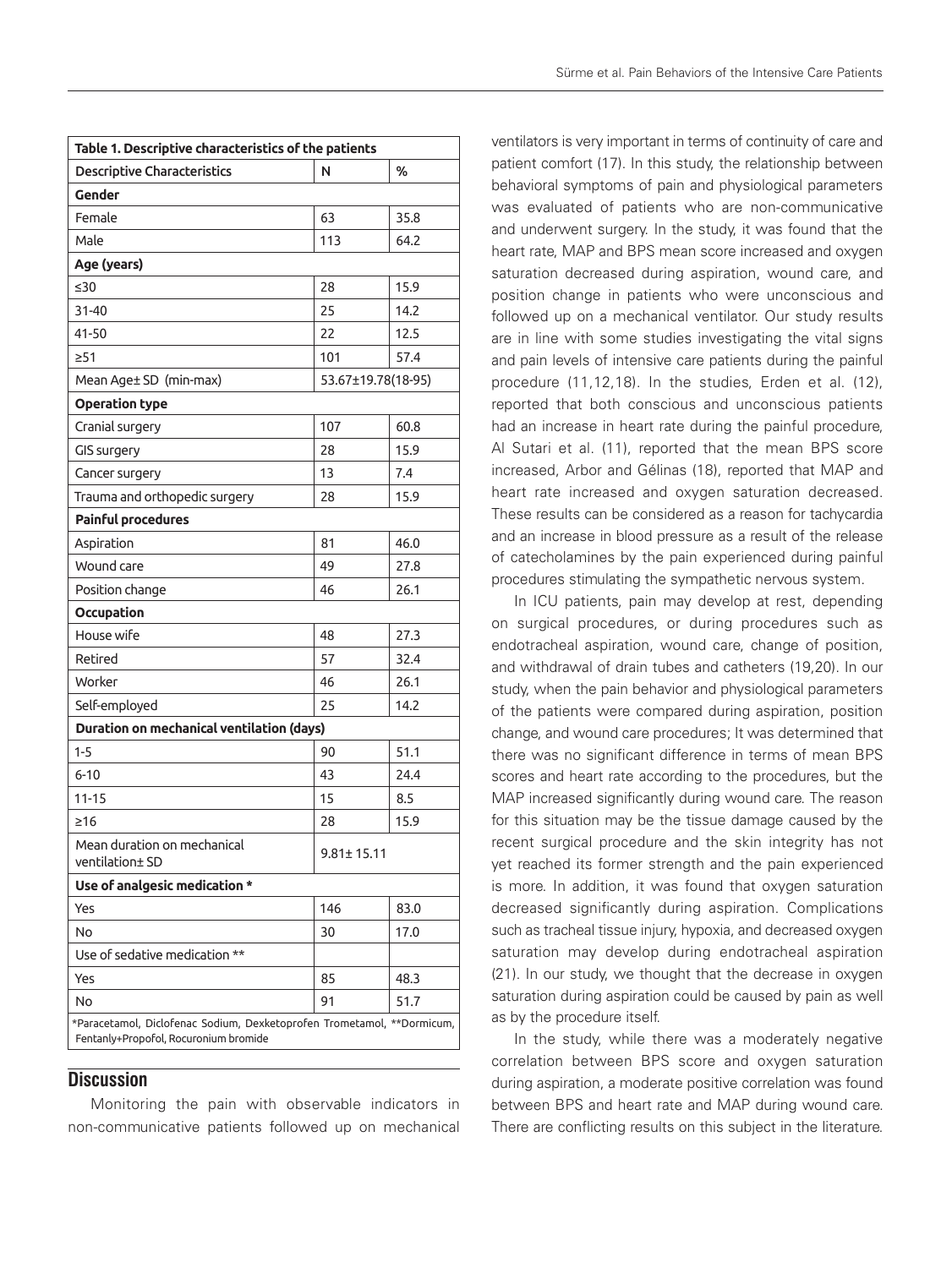|                             |                       | <b>Time</b>                          |                                      |                                      |              |  |
|-----------------------------|-----------------------|--------------------------------------|--------------------------------------|--------------------------------------|--------------|--|
| Painful<br>procedures       | <b>Variables</b>      | T1                                   | T <sub>2</sub>                       | T3                                   | <b>Test</b>  |  |
| Aspiration<br>$(n=81)$      | Vital signs           | Mean ±SD<br>Median (min-max)         | Mean ±SD<br>Median (min-max)         | Mean ±SD<br>Median (min-max)         |              |  |
|                             | <b>MAP</b>            | 84.49±17.11 <sup>a</sup>             | 103.06±20.53 <sup>b</sup>            | 90.65±16.37c                         | $p: 0.000*$  |  |
|                             | Heart rate            | 94.61±18.48 <sup>a</sup>             | 110.96±20.73 <sup>b</sup>            | 97.88±16.70°                         | $p: 0.000*$  |  |
|                             | Oxygen saturation     | 94.92±6.69ª                          | 87.18±10.46 <sup>b</sup>             | 96.17±4.00 <sup>a</sup>              | $p: 0.000*$  |  |
|                             | <b>BPS</b> mean score | $3.97 \pm 1.27$ <sup>a</sup> 3 (4-5) | $6.40\pm2.03^{\circ}5(6-8)$          | $4.19 \pm 1.20$ $3(4-5)$             | $p: 0.000**$ |  |
| Wound care<br>$(n=49)$      | Vital signs           |                                      |                                      |                                      |              |  |
|                             | <b>MAP</b>            | 87.38±10.85 <sup>a</sup>             | 105.72±17.43 <sup>b</sup>            | 94.17±15.28c                         | $p: 0.000*$  |  |
|                             | Heart rate            | 94.73±19.14ª                         | 111.32±26.14 <sup>b</sup>            | 97.26±18.70c                         | $p: 0.000*$  |  |
|                             | Oxygen saturation     | 96.93±3.53 <sup>a</sup>              | $93.08 \pm 5.88$ <sup>b</sup>        | 97.20±2.97 <sup>a</sup>              |              |  |
|                             | BPS mean score        | $3.85 \pm 1.00$ <sup>a</sup> 3 (4-4) | $6.32 \pm 1.95$ <sup>b</sup> 5 (6-8) | $4.16 \pm 1.14$ <sup>c</sup> 3 (4-5) | $p: 0.000**$ |  |
| Position change<br>$(n=46)$ | Vital signs           |                                      |                                      |                                      |              |  |
|                             | <b>MAP</b>            | 83.56±16.99 <sup>a</sup>             | 94.10±19.19 <sup>b</sup>             | 87.49±18.44c                         | $p: 0.000*$  |  |
|                             | Heart rate            | 89.54±17.68 <sup>a</sup>             | 105.69±22.54 <sup>b</sup>            | 93.26±17.92°                         | $p: 0.000*$  |  |
|                             | Oxygen saturation     | 95.63±3.73 <sup>a</sup>              | 91.10±5.70 <sup>b</sup>              | 96.32±3.75 <sup>a</sup>              | $p: 0.000*$  |  |
|                             | BPS mean score        | $4.15 \pm 0.98$ <sup>a</sup> 3 (4-5) | $6.56 \pm 1.79$ <sup>b</sup> 5 (7-8) | $4.34\pm1.03$ <sup>a</sup> 4 (4-5)   | $p: 0.000**$ |  |

**Table 2. Distribution of physiological parameters and mean BPSscore before, during and after the procedure according to painful** 

Two-way variance in repeated measures was used. \*\*Friedman analysis has been done. Superscript (a, b, c): Different letters show statistically difference between the g Posthoc Bonferroni analysis was performed.

| Table 3. Distribution of physiological parameters and mean BPS score during the procedure (T2) according to the painful procedures |                                                           |                                              |                                                                    |           |  |
|------------------------------------------------------------------------------------------------------------------------------------|-----------------------------------------------------------|----------------------------------------------|--------------------------------------------------------------------|-----------|--|
|                                                                                                                                    | <b>Painful procedures</b>                                 |                                              |                                                                    |           |  |
| <b>Physiological Parameters</b>                                                                                                    | <b>Aspiration(T2) Mean ±SD</b><br><b>Median (min-max)</b> | Wound care (T2) Mean ±SD<br>Median (min max) | <b>Position change (T2) Mean</b><br>±SD<br><b>Median (min max)</b> | p         |  |
| <b>MAP</b>                                                                                                                         | $103.06 \pm 20.53$ <sup>a</sup>                           | $105.72 \pm 17.43$ <sup>a</sup>              | 94.10±19.19 <sup>b</sup>                                           | $0.009*$  |  |
| Heart rate                                                                                                                         | 110.96±20.73                                              | 111.32+26.14                                 | 105.69+22.54                                                       | $0.386*$  |  |
| Oxygen saturation                                                                                                                  | 87.18±10.46 <sup>a</sup>                                  | 93.08±5.88 <sup>b</sup>                      | 91.10 $\pm$ 5.70 $^{\circ}$                                        | $0.000*$  |  |
| BPS mean score                                                                                                                     | $6.40\pm2.036(5-8)$                                       | $6.32\pm1.95$ 7 (5-8)                        | $6.56\pm1.796(5-8)$                                                | $0.716**$ |  |

\*One-way analysis of variance was used. Posthoc Tukey analysis was performed. \*\*Kruskal wallis analysis was used. Superscript (a, b, c): Different letters show statistically difference between the groups

| Table 4. Relationship between vital signs and BPS mean scores of patients during painful procedures |                                       |       |            |       |                 |       |
|-----------------------------------------------------------------------------------------------------|---------------------------------------|-------|------------|-------|-----------------|-------|
|                                                                                                     | BPS scores in painful procedures (T2) |       |            |       |                 |       |
| <b>Vital Signs</b>                                                                                  | Aspiration                            |       | Wound care |       | Position change |       |
|                                                                                                     | г*                                    | p     | $r^*$      | D     | г*              | p     |
| <b>MAP</b>                                                                                          | 0.113                                 | 0.314 | 0.447      | 0.001 | 0.078           | 0.604 |
| Heart rate                                                                                          | 0.193                                 | 0.084 | 0.306      | 0.033 | 0.096           | 0.526 |
| Oxygen saturation                                                                                   | $-0.389$                              | 0.000 | $-0.247$   | 0.086 | $-0.191$        | 0.205 |
| *Spearman correlation analysis were used.                                                           |                                       |       |            |       |                 |       |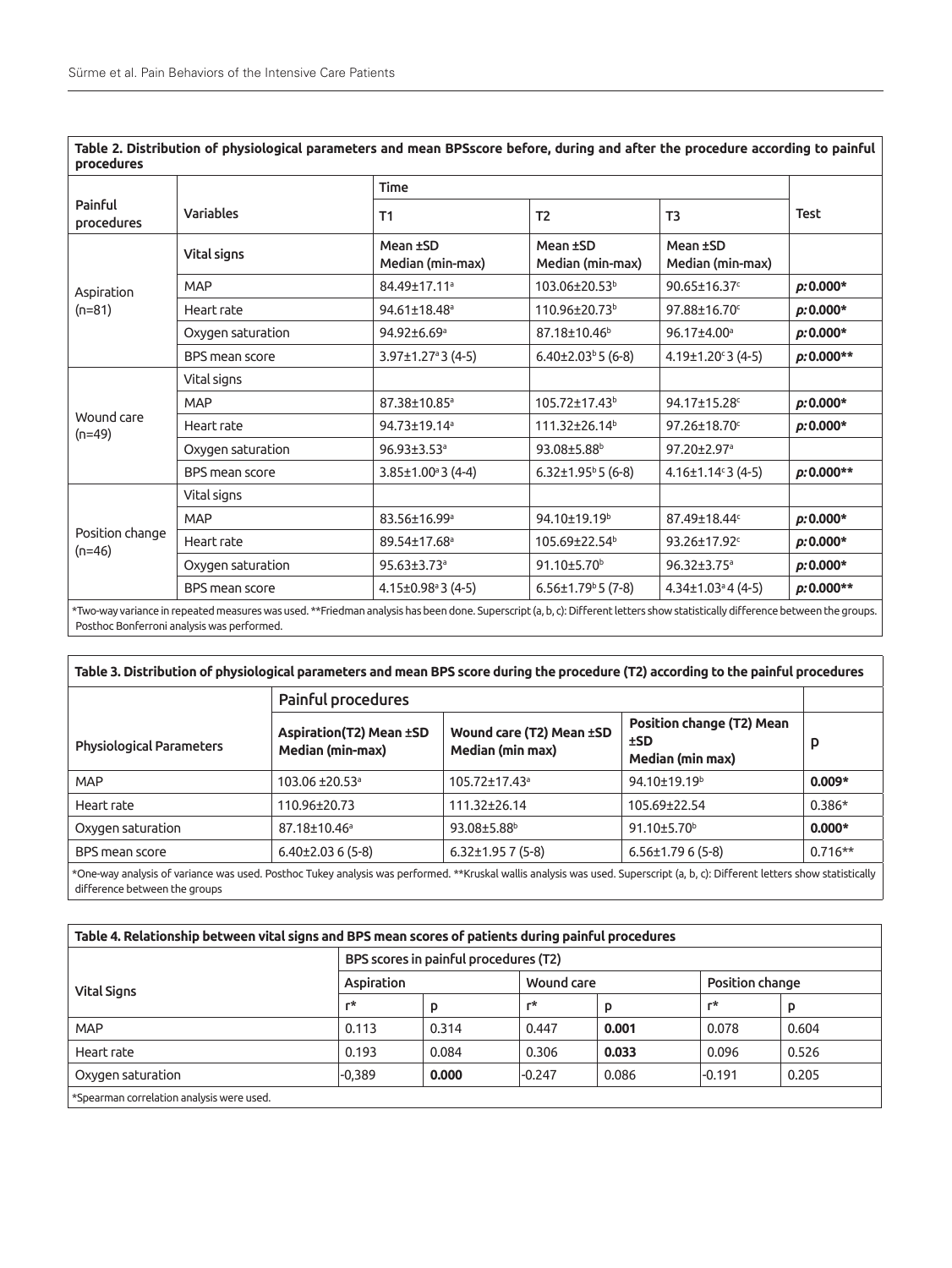Erden et al (12), found a moderate relationship between pain score and heart rate during wound care. Similarly, in another study, it was reported that there was a relationship between pain score and heart rate and MAP during painful procedures (11). On the contrary, in the Chen & Chen (22) study, no relationship was found between heart rate and blood pressure and pain level. As intensive care patients may experience many hemodynamic problems that cause changes in their vital signs, pain assessment using physiological parameters alone may not be reliable (12). Therefore, physiological parameters such as heart rate, MAP, respiratory rate, and oxygen saturation should be used in combination with behavioral pain scales.

### Study Limitations

The dose of sedative drugs administered to the patients during the study and the related change in the patient's consciousness were applied according to their clinical routines and the decision was made beyond our control. In addition, the presence of more than one researcher and observer in the study is one of the limitations of the study.

## **Conclusion**

When considered ethically, every individual has the right to have his/her pain evaluated and relieved (3). It is not possible to manage pain without defining it. Therefore, it is important to evaluate the pain levels of patients on mechanical ventilators who cannot express their pain verbally (23). As a result of this study, BPS scores, MAP, and heart rate increased and oxygen saturation decreased in ICU patients who underwent surgery during aspiration, wound care, and position change.

In this patient group, it may be suggested that intensive care nurses should understand the importance of identifying pain with behavioral pain scales as well as vital signs to maintain the critical role they play in the assessment and management of pain. In addition, case discussions and training sessions on the physiological effects of pain may be recommended to intensive care nurses.

Acknowledgements: Thank you to all the patients who participated in the study and all intensive care nurses.

### Ethics

Ethics Committee Approval: Before starting the study, ethics committee approval (Decision number: 2017/355) and institutional permission from the institution where the study was conducted was obtained.

Informed Consent: Consent was obtained from their families.

Peer-review: Externally peer-reviewed.

#### Authorship Contributions

Concept: Y.S., Ö.C., Design: Y.S., Ö.C., Data Collection and Process: Y.S., Analysis or Interpretation: Y.S., H.Y.K., Literature Search: Y.S., H.Y.K., Writing: Y.S., H.Y.K., Ö.C., İ.Y.

**Conflict of Interest:** No conflict of interest was declared by the authors.

**Financial Disclosure:** The authors declared that this study received no financial support.

## **References**

- 1. Hasegawa R. Consideration of pain felt by patients in the ICU. Journal of Intensive Care2017; 5(1): 1-2.https://doi.org/10.1186/ s40560-017-0268-2
- 2. Park J.M, Kim J.H. Assessment and treatment of pain in adult intensive care unit patients. Korean Journal of Critical Care Medicine 2014; 29(3): 147-159. http://dx.doi.org/10.4266/ kjccm.2014.29.3.147
- 3. McGuire D.B, Kaiser K.S, Haisfield-Wolfe M.E, Iyamu F. Pain assessment in non-communicative adult palliative care patients. The Nursing Clinics of North America 2016; 51(3): 397. doi:10.1016/j. cnur.2016.05.009.
- 4. Yaman Aktaş Y, Karabulu N. Mekanik ventilasyonlu hastada ağrı değerlendirmesi. Gümüşhane Üniversitesi Sağlık Bilimleri Dergisi 2014; 3(4): 1132-1146.
- 5. De Queiróz Pinheiro A.R.P, Marques R.M.D. Behavioral pain scale and critical care pain observation tool for pain evaluation in orotracheally tubed critical patients. A systematic review of the literature. Revista Brasileira de Terapia Intensiva 2019; 31(4): 571. DOI: 10.5935/0103-507X.20190070
- 6. Gélinas C. Pain assessment in the critically ill adult: Recent evidence and new trends. Intensive and Critical Care Nursing 2016; 34: 1-11. doi: 10.1016/j.iccn.2016.03.001
- 7. Jafari H, Courtois I, Van den Bergh O, Vlaeyen J.W, Van Diest I. Pain and respiration: A systematic review. Pain 2017; 158(6): 995–1006. doi: 10.1097/j.pain.0000000000000865
- 8. Gélinas C, Tousignant-Laflamme Y, Tanquay A, Bourgault P, Exploring the validity of the bispectral index, the critical-care pain observation tool and vital signs for the detection of pain in sedated and mechanically ventilated critically ill adults: A pilot study.Intensive and Critical Care Nursing 2011; 27(1): 46–52.doi: 10.1016/j.iccn.2010.11.002.
- 9. Esen H, Kan Öntürk Z, Badır A, Eti Aslan F. Entübe ve sedatize yoğun bakım hastalarının pozisyon verme ve aspirasyon sırasındaki ağrı davranışları. Acıbadem Üniversitesi Sağlık Bilimleri Dergisi 2010; 2: 89-93.
- 10. Ahlers S.J, van der Veen A.M, van Dijk M, Tibboel D, Knibbe C.A. The use of the behavioral pain scale to assess pain in conscious sedated patients. Anesthesia and analgesia 2010; 110(1): 127-133. doi: 10.1213/ANE.0b013e3181c3119e.
- 11. Al Sutari M.M, Abdalrahim M.S, Hamdan-Mansour A M, Ayasrah S.M. Pain among mechanically ventilated patients in critical care